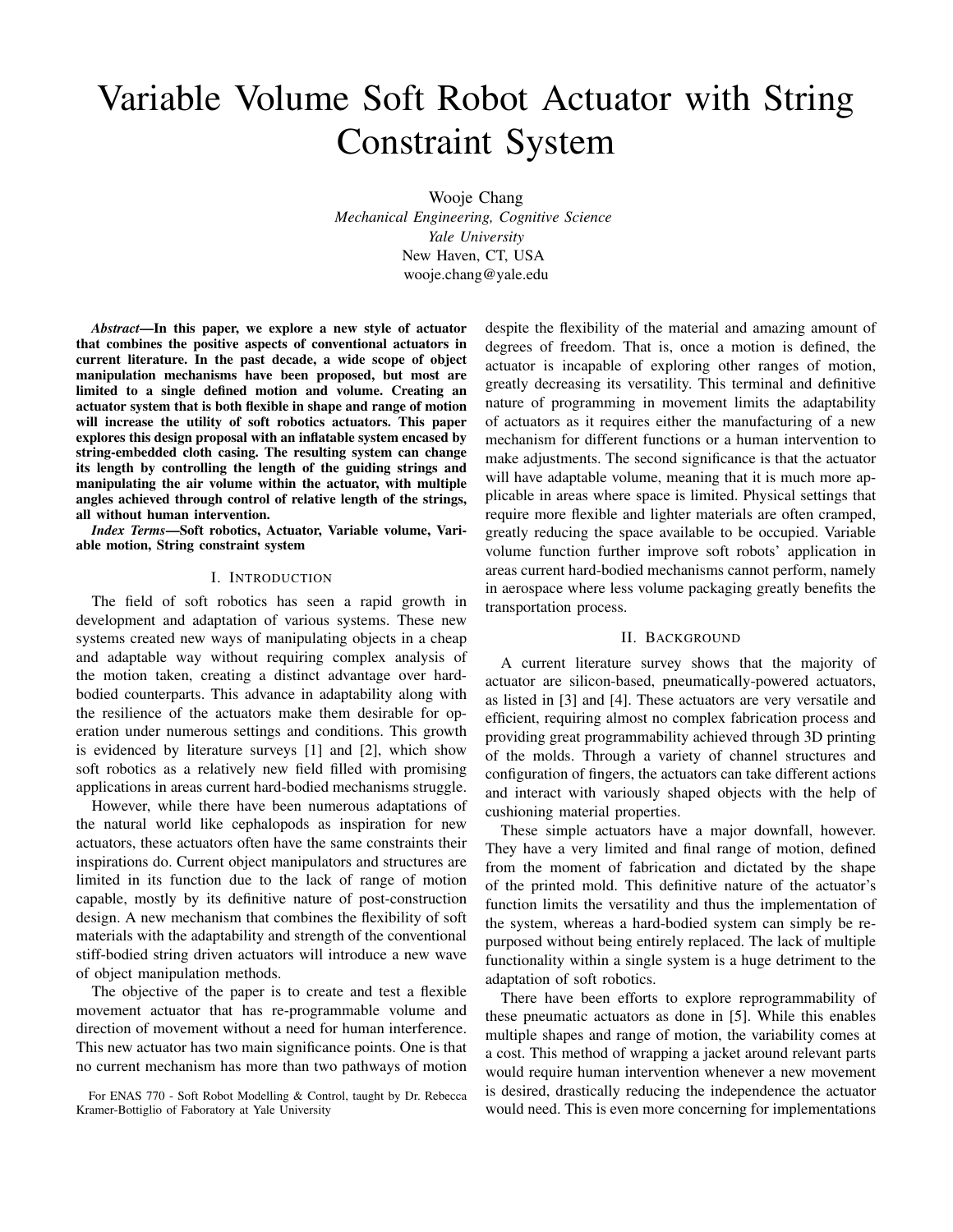in unreachable environments, like the depth of the ocean or in the hazards.

In order to give these conventional pneumatic actuators more flexibility of achievable motion, the number of channels and the complexity of the control system can be increased. With an addition of multiple channels, the pneumatic actuator is able to achieve far greater and complex range of motion, explored in [6]. This increases the versatility and general usefulness of the actuator, enabling new manipulations.

This adaptation, however, would require a very convoluted and excessive powering and controlling system to be present, thereby limiting the overall adaptability of the system. This is quite contrary to the primary reason for using soft robotic actuators - simplicity. If such bulky actuation system can be used, current hard-bodied systems can be much more efficient and powerful than its soft-bodied counterpart.

Among other types of actuators, those that draw inspiration from nature is common, most notably in forms of stiff-bodied, cable-driven systems. A cephalopod-like mechanism observed in [7] or an elephant trunk-like system from [8] show great flexibility and precise control of the long mechanism. Similar mechanisms that combined string constraint into a pneumatic actuator is shown in [9].

While these require less complex driving system than [6], there rises another problem. Compared to the foldable hardbodied actuators, these cable-driven soft material actuators have predefined volume that cannot be shrunk to occupy less space. They require a setting that allows the movement of not only the end effector, but also the arm itself, making the environment state a primary concern before their implementation.

Other unconventional forms of actuation that enable variable volume and length exist. [10] tests an expandable pneumatic system, while shape memory polymers like the one explored in [11] are able to achieve actuation by extreme physical property change.

There has been a attempt at dealing with the aforementioned challenges in [12]. However, this robot still requires human reset to the initial state before being able to deploy again, lacking the independence.

In summary, the current state of actuators in the field of soft robotics has three major limits:

- Fixed shape/volume
- Limited/fixed range of motion
- Requirement of human intervention to achieve variable motion

#### III. MANUFACTURING

In order to solve the three major problems in soft robotic actuators, an inflatable flexible material embedding guidelines for the constraining cables is considered. Throughout the series of different designs, new materials and structures are considered and tested.

#### *A. Evolution of Design*

The first design of embedding guide plates in an expandable silicon-based pneumatic actuator, shown in Fig. 1, drew inspiration from [10]. A mold for the silicon finger is 3D printed



Fig. 1. Acrylic cable guiding plates embedded in silicon finger. The silicon finger has a single pneumatic channel in the middle while the guiding cables are fixed at the end plate and strung through the rest of the plates. The plate has three linear constraint holes for directional constraints and two diagonal constraint holes for roll constraints.



Fig. 2. Hermetic plastic sheet pouch with guiding cables. The channels for the cables are also heat-sealed onto the sheet before creating the finger.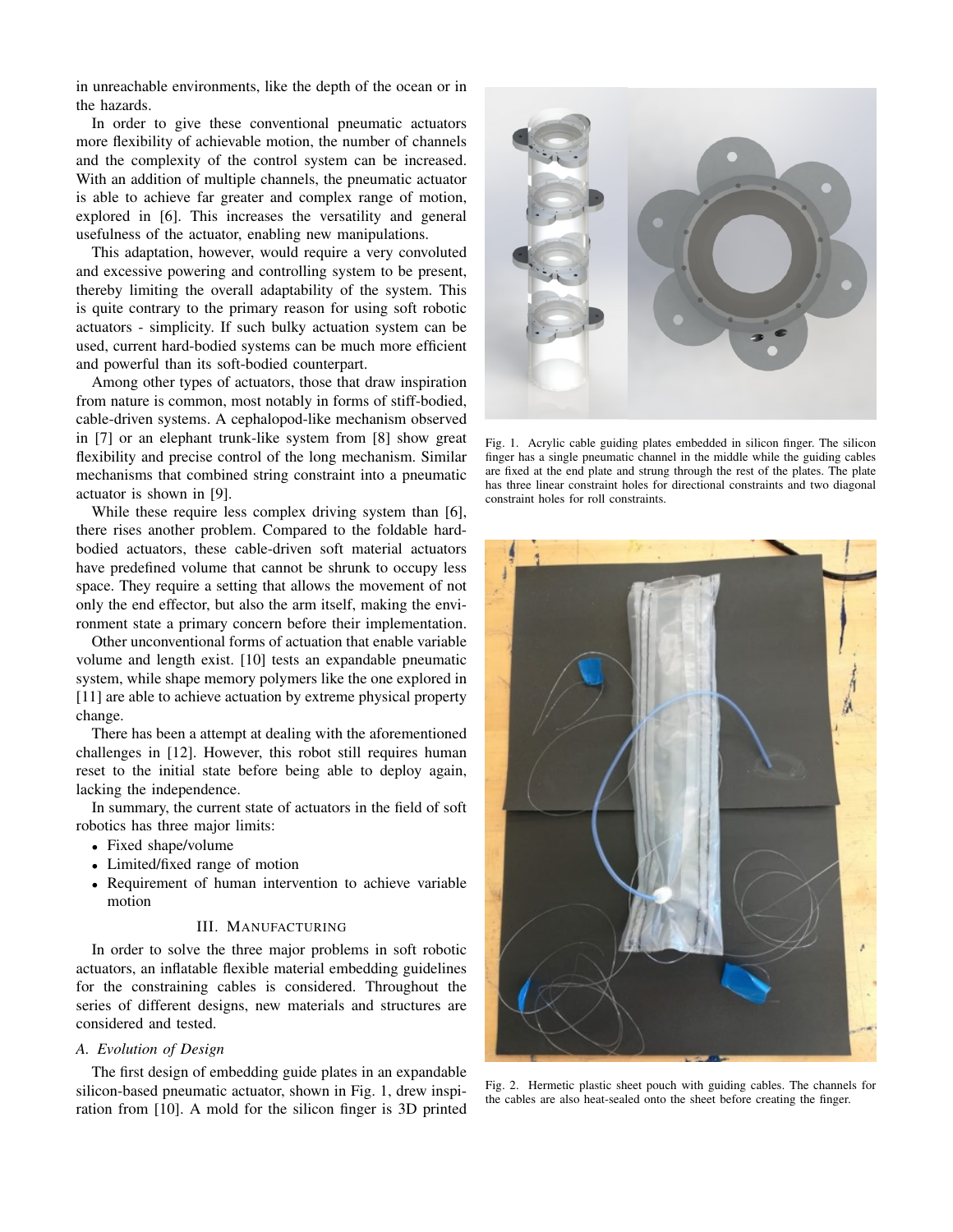in PLA while the guiding plates are laser cut from acrylic. Then the plates are placed in position on the mold and silicon is poured, curing with the plates inside. While the design showed some promise, the execution turned out to be much more difficult than anticipated. The silicon finger needed to be thin enough in order to produce significant volume change, but it would no longer be able to hold the guiding plates in place. There was also a considerable amount of friction between the cable and the silicon body, leading to points of jamming and resulting in uneven curvature.

In order to overcome the initial design problems, a new design inspired by [13] was considered, shown in Fig. 2. Instead of using silicon, a flexible plastic sheet would be used to create a pouch-like finger, with guides embedded onto the sheets. A rectangular sheet is cut and heat-sealed to create a hermetic pouch. With guiding slits sealed onto the material, cables are strung through and held in place at the end. The material allowed for a better volume displacement, but due to the inherent initial state shape, the shrinkage happened only in the width and not the height of the actuator. Also the addition of channel material led to a lot of material buckling that hindered the volume change process.

#### *B. Final Design*

The final design, shown in Fig. 3, resulted from an attempt to separate the mechanism for storing the air and the mechanism for holding the guiding cables. By making it an independent element for air holding, the constraint layer did not need to be hermetically sealed, increasing the flexibility of the material. A common cloth was chosen due to its great shrinkage and the ability to embed cables. The resulting actuator was able to achieve the greatest amount of volume change, shown in Fig. 4, without minimal buckling, and the cable constraints were able to create more even curvatures.

The finger is attached to a base with two motors, controlled by an Arduino and a simple motor control code. The motors have reels with the cable fixed at a point, controlling the length and the curvature of the actuator by varying the relative lengths of the cables.

#### IV. CHARACTERIZATION

In order to evaluate the functionality of this new actuator, the following characterization tests were done, with the setup shown in Fig. 5:

## *A.* Lactuator *vs* P

A characterization between the pressure within the actuator  $p$  and the length of the actuator  $L_{actuator}$  is done to gauge the amount of air pressure required to operate this actuator. The data, shown in Table I, shows that a consistent inner pressure of around 2.3 psi is required for maximum inflation at any given length.

### *B.*  $L_{cable}$  *vs D* and  $\theta$

A characterization between the displacement distance D and angle  $\theta$  for given curvature at different lengths of the cable



Fig. 3. Inner air storage wrapped in a fabric layer, with guiding cables sewn into the fabric. (a) A basic drawing of the actuator, with different layers and elements color-coded. (b) The full mechanism with the control system and the actuator. For the actuator, the inner layer is a commercial balloon, enclosed by a fabric layer that was sewn together into a cylindrical shape. The constraint cables are sewn through the fabric. The control system is an Arduino connected to two motors. An air input allows for pressure from either a piston or a compressor.



Fig. 4. Volume change of the actuator. The initial length of the actuator is 3 inches. The full length of the actuator is 8 inches.



Fig. 5. Characterization setup. The actuator is tested at various lengths and curvature in order to gather data to create a mathematical model of its pathway.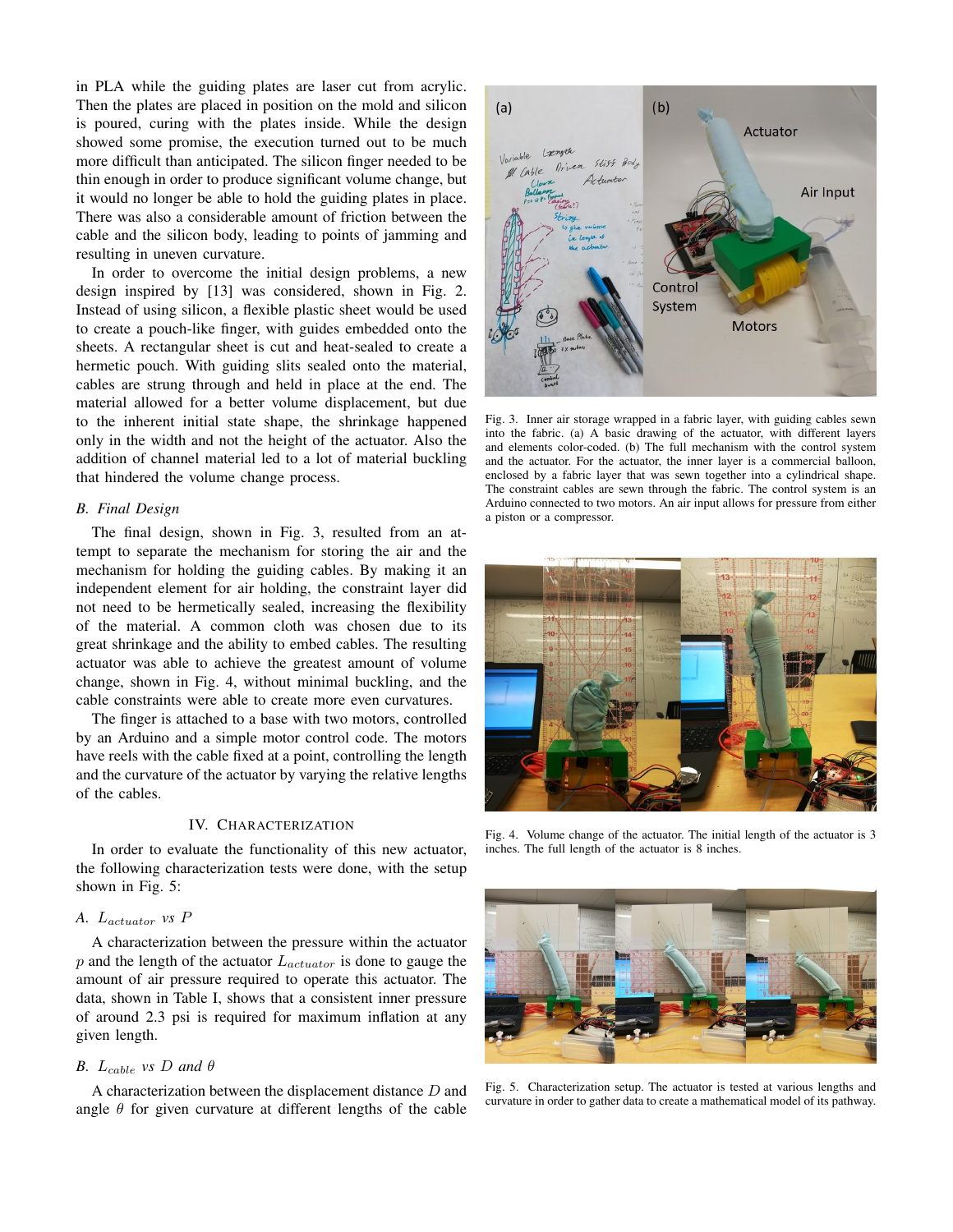| TABLE I |                                        |  |  |  |  |
|---------|----------------------------------------|--|--|--|--|
|         | $L_{actuator}$ vs $P$ Characterization |  |  |  |  |

| Pressure (psi) | Actuator Length (in) |
|----------------|----------------------|
| 2.497          |                      |
| 2.357          |                      |
| 2.497          |                      |
| 2.497          |                      |
| 2.217          |                      |
| 0.717          |                      |
|                |                      |

| <b>TABLE II</b>                                |  |
|------------------------------------------------|--|
| $L_{cable}$ VS D AND $\theta$ CHARACTERIZATION |  |

| String Length (in) | Deviation (cm) | Angle |
|--------------------|----------------|-------|
|                    |                |       |
| 7.5                | 0.7            | 15    |
|                    | 2              | 25    |
| 6.5                | 3              | 38    |
| 6                  | 3.5            | 45    |
| 5.5                | 3.8            | 55    |
| 5                  |                | 60    |
| 4.5                | 4.2            | 65    |
|                    | 4.3            | 65    |

 $L_{cable}$  is done to record the pathway of the actuator. The data, shown in Table II, shows that the initial displacement is far greater with diminishing changes as string length change increases.

#### V. RESULTS & DISCUSSION

The characterization demonstrated the actuator's capabilities of changing volume and the position of the end effector without the need of human assistance. While these characterizations are a good indicator of the actuator's functionality, the data collected is by no means exhaustive or completely precise. This is due to several limitations of the current design.

The first limitation is that the type and the shape of the encased balloon has a great impact on the movement of the actuator. A regular balloon used for this paper leaves the base of the actuator relatively weak, leading to a steeper curvature concentrated at the bottom of the actuator.

The second limitation is that since the system requires a constant pressure maintained within the actuator regardless of its length, there needs to be a pressure regulator control system. This control system could be run through the same controller board, although a mechanisms using a solenoid and a pressure reader is necessary to program the PID loop.

Lastly, at shorter string lengths, the torque applied onto the motor increased significantly. This may have been due to the lack of pressure regulation and can be solved by the implementation mentioned previously. However, stronger motors with higher stall torque will be helpful, especially for scaled up actuators and to achieve more extreme actuation.

#### VI. CONCLUSION & FUTURE WORK

In this paper, we have created and demonstrated a new type of actuator that has variable length and curvature without the need for human intervention for its variability. We show the development process of creating a mechanism that combines the compactness of variable volume actuator and the versatility of stiff-bodied, cable-driven systems. This new system both combines benefits of several types of actuators while eliminating each one's faults, and can be a new step forward for soft robot actuators.

The development of the actuator was divided largely into three parts. The first is the actuator itself. It is a pneumatically powered volume encased by a flexible material, with the outer layer having attachment points for the strings in order to give constraints to the volume. The direction of the actuation is dictated by the length of the strings, controlled by motors attached to a control system. The second part is the control system itself, which is Arduino-based. It has the capabilities of keeping track of and manipulating the length of the strings. The last part is the pneumatic power system, which needs to apply different amount of pressure depending on the desired length and shape of the actuator.

For this actuator to see implementation in real settings, however, a systemic mathematical analysis of the actuator is needed. While a couple of characterizations were done, there needs to be more benchmarks such as strength, strain, and durability tests performed, as well as a larger volume of current characterizations collected. Using these data, it will be possible to create a program that maps out different variables and constraints in order to achieve a desired motion. The hope is this new actuator will create a new interest in alternative methods of achieving motion in the field of soft robotics.

#### **REFERENCES**

- [1] F. Ilievski, A. D. Mazzeo, R. F. Shepherd, X. Chen, and G. M. Whitesides, "Soft robotics for chemists," *Angewandte Chemie International Edition*, vol. 50, no. 8, pp. 1890–1895, 2011.
- [2] D. Rus and M. T. Tolley, "Design, fabrication and control of soft robots," *Nature*, vol. 521, no. 7553, p. 467, 2015.
- [3] A. D. Marchese, C. D. Onal, and D. Rus, "Autonomous soft robotic fish capable of escape maneuvers using fluidic elastomer actuators," *Soft Robotics*, vol. 1, no. 1, pp. 75–87, 2014.
- [4] M. T. Tolley, R. F. Shepherd, B. Mosadegh, K. C. Galloway, M. Wehner, M. Karpelson, R. J. Wood, and G. M. Whitesides, "A resilient, untethered soft robot," *Soft robotics*, vol. 1, no. 3, pp. 213–223, 2014.
- [5] K. C. Galloway, P. Polygerinos, C. J. Walsh, and R. J. Wood, "Mechanically programmable bend radius for fiber-reinforced soft actuators,' in *2013 16th International Conference on Advanced Robotics (ICAR)*. IEEE, 2013, pp. 1–6.
- [6] A. D. Marchese and D. Rus, "Design, kinematics, and control of a soft spatial fluidic elastomer manipulator," *The International Journal of Robotics Research*, vol. 35, no. 7, pp. 840–869, 2016.
- [7] F. Renda, M. Giorelli, M. Calisti, M. Cianchetti, and C. Laschi, "Dynamic model of a multibending soft robot arm driven by cables," *IEEE Transactions on Robotics*, vol. 30, no. 5, pp. 1109–1122, 2014.
- [8] M. D. Grissom, V. Chitrakaran, D. Dienno, M. Csencits, M. Pritts, B. Jones, W. McMahan, D. Dawson, C. Rahn, and I. Walker, "Design and experimental testing of the octarm soft robot manipulator," in *Unmanned Systems Technology VIII*, vol. 6230. International Society for Optics and Photonics, 2006, p. 62301F.
- [9] K. C. Galloway, K. P. Becker, B. Phillips, J. Kirby, S. Licht, D. Tchernov, R. J. Wood, and D. F. Gruber, "Soft robotic grippers for biological sampling on deep reefs," *Soft robotics*, vol. 3, no. 1, pp. 23–33, 2016.
- [10] R. V. Martinez, C. R. Fish, X. Chen, and G. M. Whitesides, "Elastomeric origami: programmable paper-elastomer composites as pneumatic actuators," *Advanced functional materials*, vol. 22, no. 7, pp. 1376–1384, 2012.